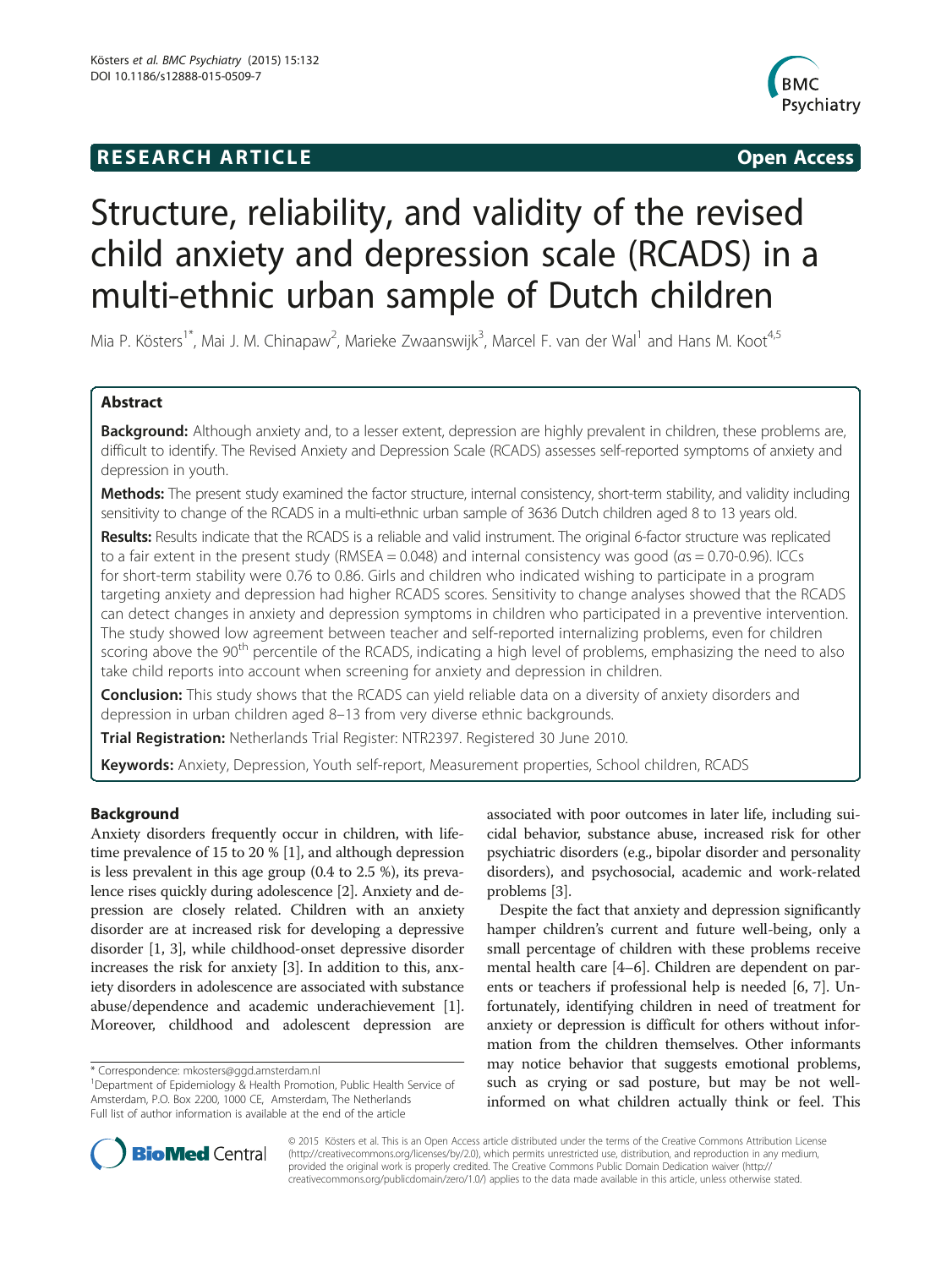most likely explains the low correlations between children's self-reported and teacher- or parent-reported internalizing problems found in an extensive meta-analysis [[8\]](#page-7-0). Comparable results were reported in a Dutch general population sample of 10–11 year-old children [\[9\]](#page-7-0). When parent- and teacher-report of emotional problem behavior was examined in detail, it was found that parents and teachers did not recognize several of the symptoms reported by children. In practice, mental health professionals underline the usefulness of children's report [[10](#page-7-0)]. An instrument that can identify children in need of help, based on children's own reporting, that can be used next to proxy-informants is therefore of utmost importance.

An instrument that may be useful for obtaining reliable information about anxiety and depression in youths is the Revised Child Anxiety and Depression Scale (RCADS). The RCADS is a self-report questionnaire with scales corresponding to the Diagnostic and Statistical Manual of mental disorders (DSM-IV, [\[11\]](#page-7-0)) diagnostic criteria for anxiety and depressive disorders [\[12\]](#page-7-0). It has been shown to be a reliable and valid instrument in general populationand school-based samples in Australia, the Netherlands, Denmark and the United States [[12](#page-7-0)–[17](#page-7-0)], and in clinicaland school-based samples in Hawaii, USA [\[12](#page-7-0), [14](#page-7-0), [18](#page-7-0)]. The RCADS measures anxiety and depression symptoms separately, and is, in addition, the only self-report questionnaire for youth that measures symptoms of five different types of anxiety disorders. This is important because of the close relationship between these disorders. In contrast to other instruments, such as the Revised Children's Manifest Anxiety Scale 2 [[19\]](#page-7-0) or the Children's Depression Inventory 2 [\[20](#page-7-0)], the RCADS is freely available in various languages [[21](#page-7-0)]. Due to budget constraints in both health care and research, free-ofcharge questionnaires could enhance their use and therefore increase the possibility of identifying children with problems, as well as promoting research in the field of childhood anxiety and depression.

In this study we examined the factor structure, internal consistency, short-term stability, construct validity of the RCADS in school-aged children. Our study was conducted in a multi-ethnic urban sample of Dutch children, whereas samples in previous studies mainly consisted of Caucasian children from the more rural parts of the Netherlands [\[16, 22](#page-7-0)].

Construct validity, which refers to the extent to which the RCADS correlates with other similar constructs, was assessed in five ways [[23](#page-7-0)]. Our first hypothesis was that the RCADS anxiety and depression scales would correlate positively, since anxiety and depression are closely related. A correlation around  $r = 0.7$  was expected (e.g., [[24](#page-7-0)]). The second hypothesis was that there would be moderate agreement between children scoring in the 90<sup>th</sup> percentile of the RCADS scales and those scoring in the  $90<sup>th</sup>$  percentile of

teacher-reported anxiety and depression. Children scoring in the 90<sup>th</sup> percentile represent the most anxious or depressed children in the sample. Although research has shown that teachers may not identify every child with elevated anxiety and depression symptoms [[8](#page-7-0), [9](#page-7-0)], we expected that they are able to recognize the most anxious or depressed children. Mesman and Koot [\[9\]](#page-7-0) found correlations of 0.30 for anxiety and depression between teacher and child report in a general population sample. As we only compared children with scores above the 90<sup>th</sup> percentiles, we expected stronger agreement between child and teacher report. As a third aspect of construct validity, we investigated gender differences in RCADS scores. Female gender constitutes a risk factor for anxiety and depression. For depression however, gender differences start to occur in adolescence [\[1,](#page-6-0) [2\]](#page-7-0). Therefore, we expected that the girls in our sample would have significantly higher levels of anxiety symptoms, but because of the age of our sample (pre-adolescence), we expected smaller gender differences in depression than in anxiety. The fourth hypothesis was that children willing to participate in a prevention program addressing anxiety and depression would have significantly higher RCADS scores than children not willing to participate. Fifth, and finally, we examined sensitivity to change. An instrument for assessing emotional problems is regarded more useful if it not only indicates individual or group differences in symptom level or severity, but also is sensitive to changes in symptom levels (e.g. due to targeted interventions). Sensitivity to change has however not been examined in several other RCADS related papers. Mathyssek et al. [[25\]](#page-7-0) established in a general population adolescent sample longitudinal measurement invariance, which implies that changes in anxiety scores over time most likely reflect true changes. However, this study did not investigate the major depressive disorder (MDD) scale. Therefore, in this study we established sensitivity to change of the instrument using data from children participating in an indicated preventive intervention program, including the MDD scale.

Further, we investigated age differences in RCADS scores. As anxiety and depression increase in adolescence, we expected more symptoms of anxiety and depression in older children. These hypotheses are tested in the largest Dutch sample to date.

# Methods

# Participants and procedures

The present study is part of a controlled trial in which the effectiveness of an indicated school-based prevention program for childhood anxiety and depression is being evaluated [[26](#page-7-0)].

All 265 primary schools in the Amsterdam area, the Netherlands, were asked to participate in the trial, 45 (17 %) of which expressed willingness to participate. The main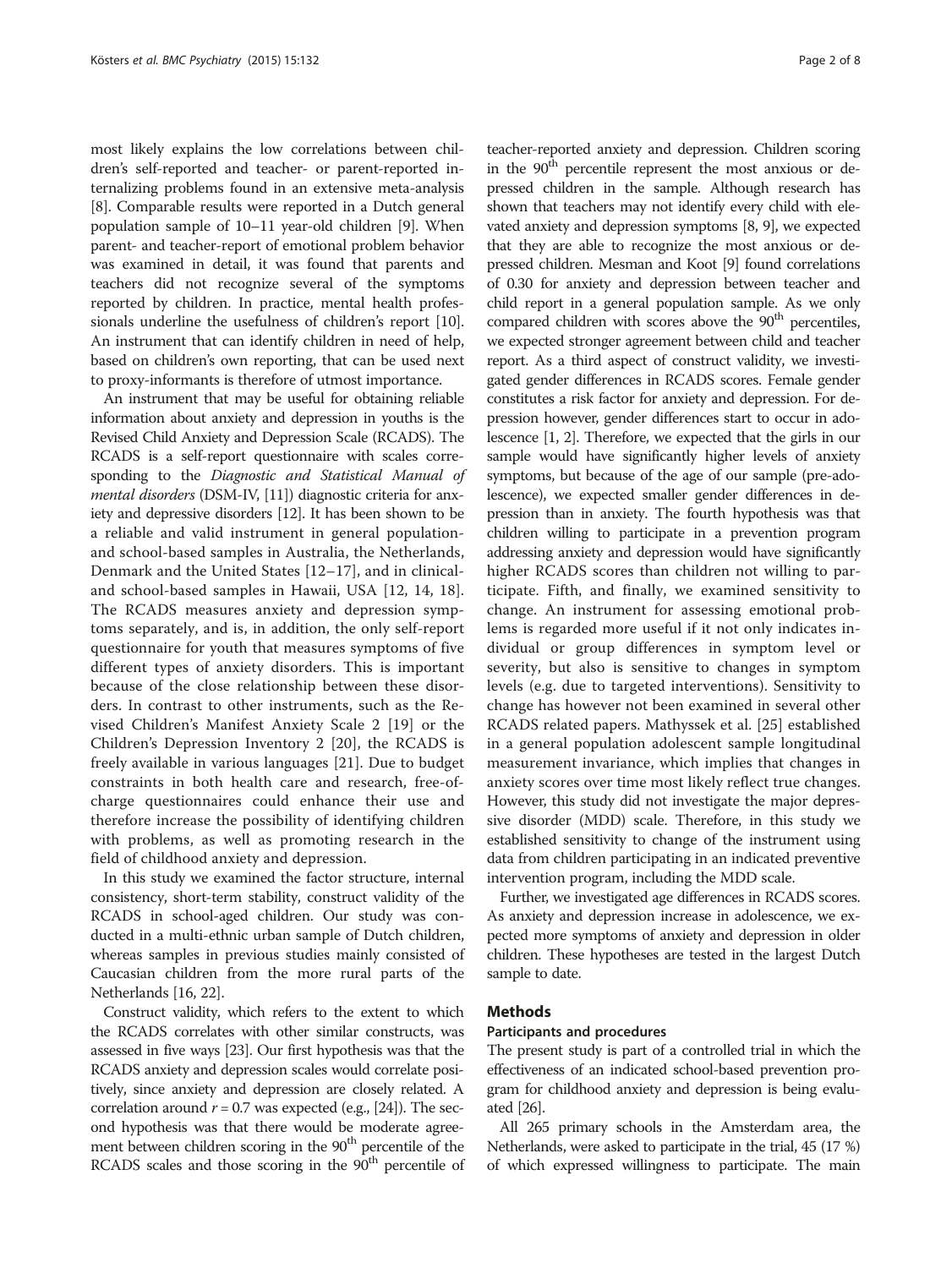reasons for declining participation were time constraints, other priorities or participation in other studies. Children and parents in participating schools received an information letter with a passive informed consent form. If parents or children did not wish to participate, they were free to withdraw. Children and teachers completed questionnaires (see Measures) in the classroom during school time. Researchers or research assistants explained how to complete the questionnaires and were available for additional clarification during completion of the questionnaire. Three months later, the RCADS was completed again by a subsample of children (children in control schools, see [\[26\]](#page-7-0)) to assess its short-term stability. In addition, RCADS data were obtained from the intervention sample at baseline (T1), immediately after the intervention 10 weeks later (T2), and at 6- (T3) and 12-month (T4) follow-up. Children with elevated RCADS scores at T1 in intervention schools were invited to participate in an intervention targeting anxiety and depression. In control schools, parents of children with elevated anxiety and depression symptoms were notified after the trial (see [\[26](#page-7-0)]). The Medical Ethics Committee of the VU University Medical Center in Amsterdam, the Netherlands, approved the study protocol.

In total, 3890 children from grades 4, 5 and 6 of 45 primary schools were invited to participate in the trial. Parents of 3775 children consented to participate. No questionnaires were available for 139 children because they had left school, were ill during data collection or due to unknown reasons. The remaining sample of 3636 children (93 %) consisted of 1733 boys and 1898 girls (5 unknown), aged 8–13 years  $(M = 10.6, SD = 0.9)$  (21) unknown). Age was divided into four categories: 8/9 (10 %,  $n = 360$ ), 10 (35 %,  $n = 1267$ ), 11 (40 %,  $n = 1447$ ) and 12/13 (15 %,  $n = 541$ ). Ethnicity was based on the mother's country of birth, or, if the mother was born in the Netherlands, the father's country of birth [[27](#page-7-0)]. Children were from diverse ethnic backgrounds: Dutch (40 %, n = 1438), Turkish (8 %, n = 302), Moroccan (15 %,  $n = 550$ ), Surinamese and Antillean (11 %,  $n = 395$ ), other Western (10 %,  $n = 354$ ), other non-Western (13 %,  $n = 472$ ), or unknown (3 %,  $n = 125$ ). The Western group consisted of children from Europe (excluding Turkey), North America, Oceania, Japan and Indonesia (including former Dutch East Indies). The non-Western group consisted of children from Africa, Latin America and Asia (without Japan and Indonesia) [[27\]](#page-7-0). These percentages are comparable to the distribution of ethnic groups among Amsterdam primary school children (37 %, 8 %, 18 %, 11 %, 11 %, 15 %, and 2 % in the 2011/2012 school year) [[28\]](#page-7-0). The short-term stability subsample consisted of 1019 children (54 % girls), and the subsample in which self-report as well as teacher questionnaires were available consisted of 841 children (55 % girls).

#### Measures

Children's self-reported symptoms of anxiety and depression were assessed by the Revised Child Anxiety and Depression Scale (RCADS) [\[12](#page-7-0)]. The RCADS assesses symptoms of anxiety and depression through child self-report. It consists of 47 items, corresponding to childhood and adolescent anxiety and depressive disorders as defined by the DSM-IV. Items are summed into six subscale scores, i.e. generalized anxiety disorder (GAD), social phobia (SP), separation anxiety disorder (SAD), panic disorder (PD), obsessive compulsive disorder (OCD), and major depressive disorder (MDD). A total anxiety score consisting of all GAD, SP, SAD, PD, and OCD symptom scores can also be computed. Examples of items are: "I worry when I think I have done poorly at something", "I have trouble sleeping" and "I feel scared if I have to sleep on my own". Children rate how often each item applies to them on a 4-point Likert scale, ranging from 0 (never) to 3 (always).

Socio-demographic information was assessed by means of a questionnaire. Children were asked to fill out their own date and country of birth, and the country of birth of their parents. Children were also asked to indicate whether they wanted to participate in a prevention program addressing anxiety and depression.

Teacher reports of anxiety and depression symptoms were assessed by means of the Problem Behavior at School Interview (PBSI) [\[29\]](#page-7-0). The PBSI is a 42-item instrument that measures internalizing and externalizing problems in children as perceived by teachers. In the present study only the 12-item internalizing scale, consisting of a 5-item anxiety scale and a 7-item depression scale, was presented as a questionnaire, as has been done in previous research [[30](#page-7-0)]. Teachers rated children on a 5-point Likert scale, ranging from 0 (never) to 4 (often). Examples of items are: "This child is nervous or tense", "This child has a lack of energy" and "This child is unhappy or depressed". In previous research, Cronbach's alphas ranged from 0.79 to 0.81 for the anxiety scale and from 0.78 to 0.83 for the depression scale [[31](#page-7-0)]. In the present study, Cronbach's alphas were 0.90 for the overall PBSI internalizing scale, 0.83 for the anxiety scale, and 0.86 for the depression scale.

#### Analyses

When one item was missing on a particular RCADS subscale, the item median of the total sample was imputed. Medians were chosen, as data were skewed to the right. Per RCADS subscale, approximately 100 of the 3636 children had one missing item.

To test whether the six subscales as defined by Chorpita et al. [\[11\]](#page-7-0) could be replicated in our sample, a confirmatory factor analysis was performed using Amos version 19 (James L. Arbuckle, 2010). A maximum likelihood estimation procedure was used. Model fit was evaluated by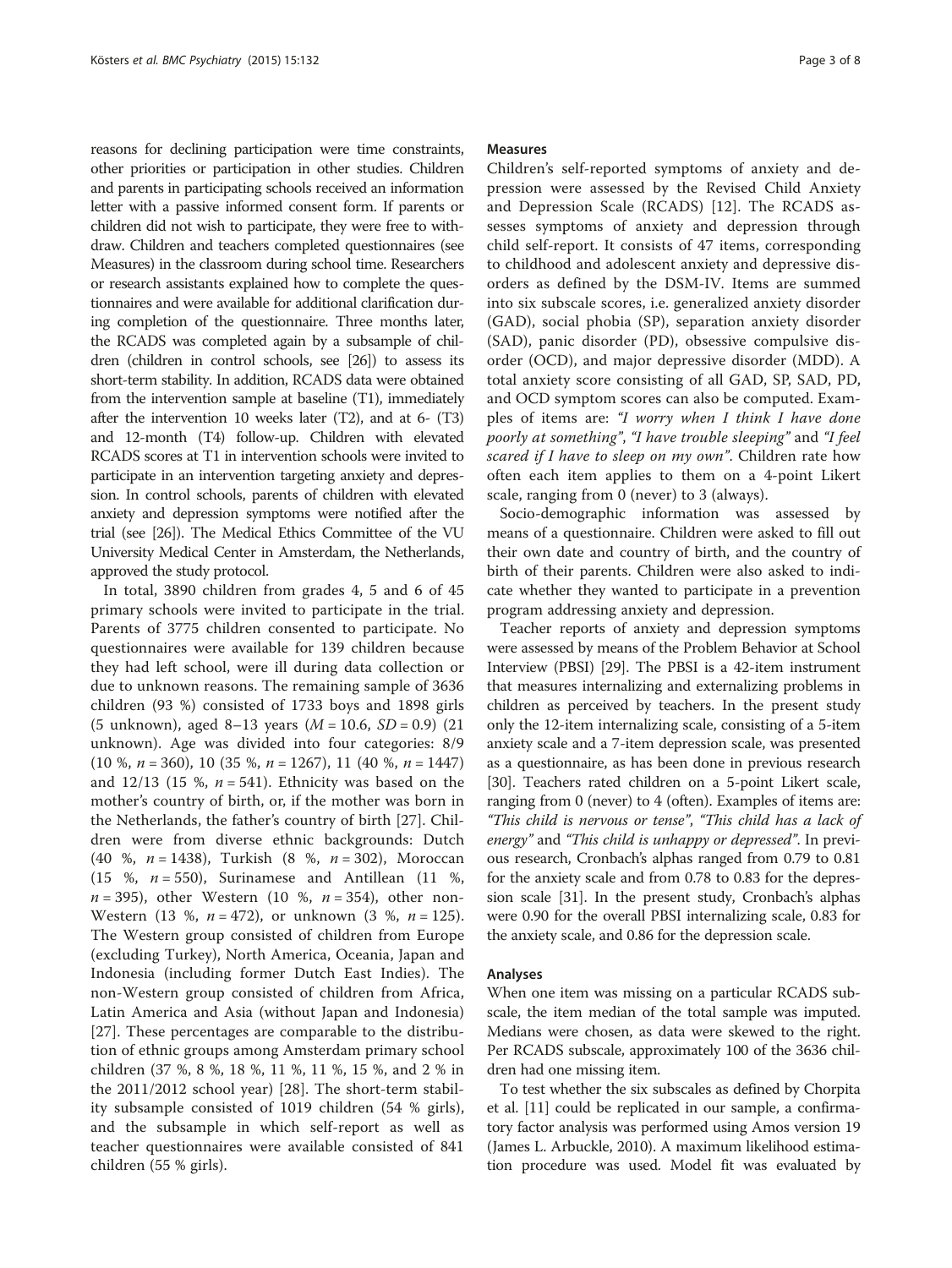means of two indices. The Root Mean Square Error of Approximation (RMSEA) represents the average difference between correlations observed among variables and those expected on the basis of model assumptions. It also takes into account model parsimony. A value < 0.05 is considered to indicate a close fit and a value ≤ 0.08 indicates an acceptable fit (see [\[32\]](#page-7-0)). The Tucker-Lewis coefficient (TLI; Tucker & Lewis, 1973) indicates the overall fit of the proposed model relative to a null model, adjusting for model complexity. A value > 0.90 indicates an acceptable fit and a value > 0.95 indicates a close fit of the model [\[33](#page-7-0)].

All other analyses were carried out with SPSS Statistics version 19 (IBM SPSS Statistics, 2010). Cronbach's alphas were used to assess internal consistency of the RCADS. Alphas were computed for the total group as well as for ethnic subgroups. Short-term stability was assessed by calculating intraclass correlation coefficients (ICCs) in a subsample of 1019 children who did not receive the intervention (children in control schools, see [[26](#page-7-0)]). To test the sensitivity to change of the RCADS, change in scores between baseline and three follow-ups were tested in 339 children who participated in an intervention study of an indicated prevention program targeting anxiety and depression (see  $[26]$ ), by means of paired sample *t*-tests, followed by calculation of Cohen's d.

Since all RCADS scales were skewed to the right, gender differences are reported in medians and interquartile ranges. However, to enable comparisons with previous studies, we also report means and standard deviations. Correlations were calculated as Spearman's rho. Agreement between 90<sup>th</sup> percentiles was calculated as kappa. Differences between scores for help-seeking, wanting to participate, gender and age were analyzed with linear regression analyses with the anxiety or depression scores as dependent variable. Linear regression analyses were chosen since they show the exact differences in scale scores between groups. The data allowed us to conduct these analyses, as residual plots revealed no large deviation from normally distributed residuals.

# Results

### Confirmatory factor analysis

Confirmatory factor analysis (in which no cross-loadings of items across factors, nor correlated errors were allowed) showed that the six RCADS scales as established by Chorpita et al. [[12](#page-7-0)] were replicable to a fair extent in the present dataset. An RMSEA of 0.048 was obtained, indicating a good fit. The other fit index was somewhat lower (TLI: 0.86), indicating a fit close to acceptable values. Factor loadings for the GAD subscale ranged from 0.49 to 0.84, for SP from 0.55 to 0.74, for SAD from 0.51 to 0.61, for PD from 0.52 to 0.69, for OCD from 0.45 to 0.72, and for MDD from 0.38 to 0.69.

#### Reliability and short-term stability

Cronbach's alphas of the RCADS scales ranged from 0.75 to 0.95 in the total sample, and from 0.70 to 0.96 in the ethnic subgroups, indicating good internal consistency (Table [1](#page-4-0)). The short-term stability was good with ICCs ranging from 0.79 to 0.86 (Table [1](#page-4-0)). For each RCADS scale, the scores were slightly lower at the 3 months retest.

#### Validity

Our first hypothesis, a high correlation between the RCADS overall anxiety scale and the MDD scale, was confirmed, with an  $r = 0.69$  for boys and  $r = 0.74$  for girls.

The second hypothesis, moderate agreement between children scoring in the  $90<sup>th</sup>$  percentile on the RCADS scales and children scoring above the 90<sup>th</sup> percentile on the PBSI scales, was not confirmed. The kappa agreement between the RCADS anxiety 90<sup>th</sup> percentile and the PBSI anxiety  $90<sup>th</sup>$  percentile was 0.08 for boys (38 boys above the RCADS anxiety 90<sup>th</sup> percentile, 35 boys above the PBSI anxiety  $90<sup>th</sup>$  percentile, 6 of whom identified by both) and 0.12 for girls (46 girls above the RCADS anxiety 90<sup>th</sup> percentile, 36 girls above the PBSI anxiety  $90<sup>th</sup>$  percentile, 8 of whom identified by both), indicating low agreement between child and teacher reports. The kappas of the other subscales varied from −0.01 to 0.17, also indicating low agreement (Table [2](#page-4-0)). The agreement was somewhat higher for depression with a kappa of 0.19 for boys (37 boys above the MDD  $90<sup>th</sup>$  percentile, 37 boys above the PBSI depression  $90<sup>th</sup>$ percentile, 10 of whom identified by both) and 0.25 for girls (45 girls above the MDD  $90<sup>th</sup>$  percentile, 43 girls above the PBSI depression  $90<sup>th</sup>$  percentile, 14 of whom identified by both). Other kappas between the RCADS anxiety scales and PBSI depression scale varied from 0.04 to 0.21, also indicating low agreement.

Our third hypothesis, that girls would have higher RCADS scores than boys, was confirmed. Median scores were significantly higher for girls than for boys (effect sizes ranging from 0.16 for MDD to 0.46 for SP), except for OCD (Table [3\)](#page-5-0).

The fourth hypothesis, i.e. that children who were willing to participate in a program targeting anxiety and depression would score significantly higher on the RCADS than children who did not wish to participate, was also confirmed by linear regression analyses: the differences were 15.27 (95 % CI = 13.99-16.54,  $R^2 = 0.140$ ) for the total RCADS scale, 13.03 (95 % CI = 11.97-14.10,  $R^2$  = 0.145) for the total anxiety scale, 2.21 (95 % CI =  $1.98$ -2.44,  $R^2 = 0.094$ ) for GAD, 3.97 (95 % CI = 3.64-4.30,  $R^2$  $= 0.140$ ) for SP, 2.01 (95 % CI  $= 1.80 - 2.22$ ,  $R^2 = 0.097$ ) for SAD, 2.78 (95 % CI = 2.51-3.06,  $R^2$  = 0.104) for PD, 2.07 (95 % CI = 1.85-2.30,  $R^2$  = 0.088) for OCD, and 2.26 (95 % CI = 1.97-2.51,  $R^2 = 0.072$ ) for MDD. Differences indicated small ( $R^2$  > 0.01) or medium ( $R^2$  > 0.09) effects.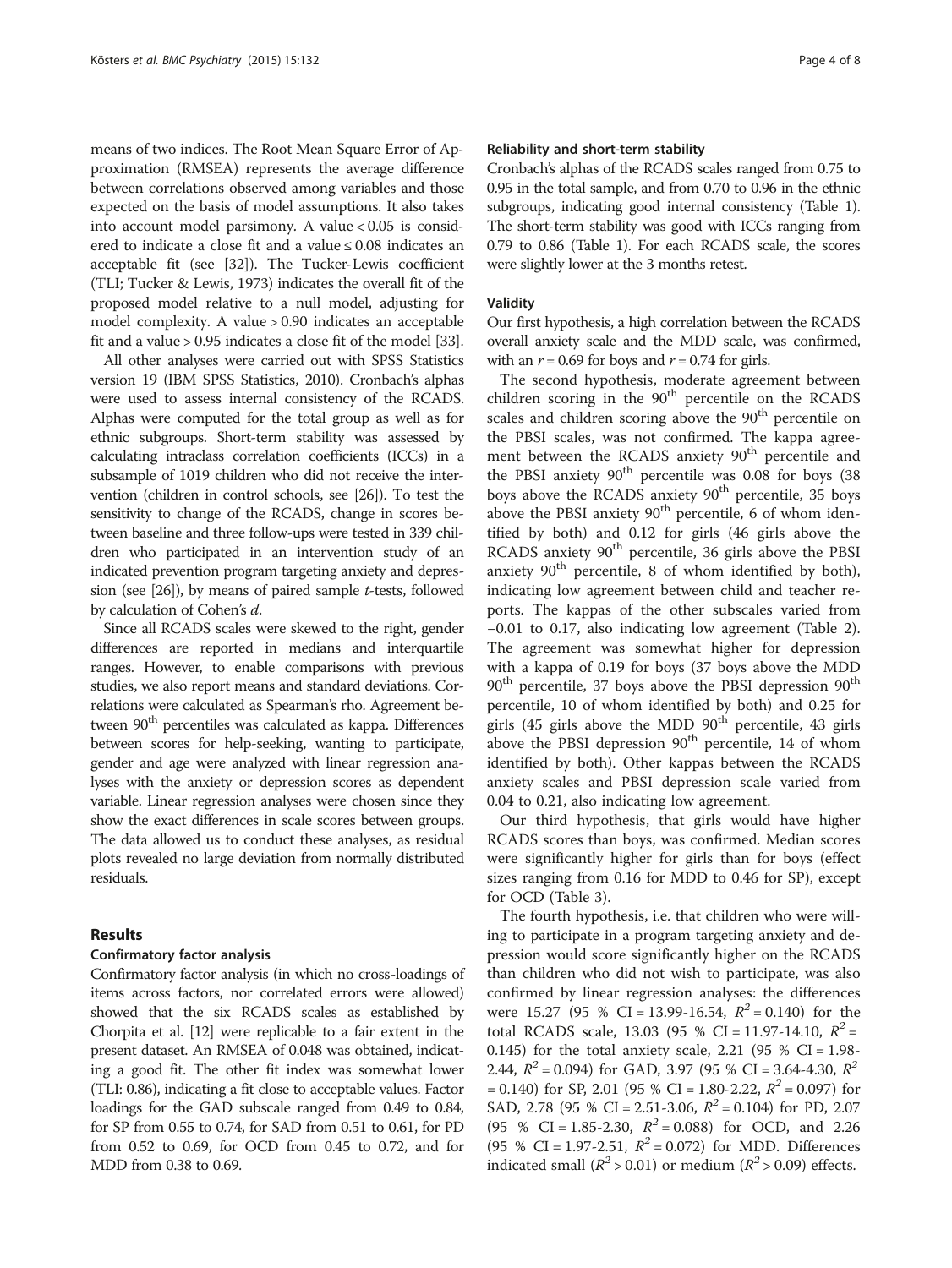|              | $\overline{\phantom{a}}$ |                    |                   |                   |                      |                   |                   |              |
|--------------|--------------------------|--------------------|-------------------|-------------------|----------------------|-------------------|-------------------|--------------|
| Scale        | Total sample             | Dutch              | Turkish           | Moroccan          | Surinamese/Antillean | Other Western     | Other non-Western | ICC          |
|              | $n = 3601^a$             | $n = 1424^{\circ}$ | $n = 299^{\circ}$ | $n = 547^{\circ}$ | $n = 392^{\circ}$    | $n = 352^{\circ}$ | $n = 469^{\circ}$ | $n = 1019^a$ |
| <b>RCADS</b> | 0.95                     | 0.95               | 0.94              | 0.96              | 0.94                 | 0.96              | 0.95              | 0.86         |
| Anxiety      | 0.94                     | 0.94               | 0.93              | 0.95              | 0.94                 | 0.95              | 0.94              | 0.86         |
| <b>GAD</b>   | 0.84                     | 0.83               | 0.82              | 0.86              | 0.83                 | 0.86              | 0.82              | 0.79         |
| <b>SP</b>    | 0.86                     | 0.85               | 0.84              | 0.88              | 0.84                 | 0.88              | 0.85              | 0.84         |
| SAD          | 0.75                     | 0.76               | 0.72              | 0.78              | 0.72                 | 0.78              | 0.70              | 0.81         |
| PD           | 0.83                     | 0.82               | 0.82              | 0.86              | 0.82                 | 0.85              | 0.83              | 0.79         |
| <b>OCD</b>   | 0.76                     | 0.77               | 0.71              | 0.77              | 0.71                 | 0.78              | 0.73              | 0.80         |
| <b>MDD</b>   | 0.79                     | 0.79               | 0.79              | 0.80              | 0.72                 | 0.81              | 0.78              | 0.82         |

<span id="page-4-0"></span>Table 1 Internal consistency (Cronbach's a) and 3 months stability (ICC) of RCADS scales in a multi-ethnic sample of Dutch children aged 8-13 years in the total sample and in each of the ethnic subgroups

RCADS = Revised Child Anxiety and Depression Scale. GAD = Generalized Anxiety Disorder. SP = Social Phobia. SAD = Separation Anxiety Disorder. PD = Panic Disorder. OCD = Obsessive Compulsive Disorder. MDD = Major Depressive Disorder. Other Western = Europe (excluding Turkey), North America, Oceania, Japan, Indonesia (including former Dutch East Indies). Other non-Western = Africa, Latin America, Asia (without Japan and Indonesia). <sup>a</sup>N may vary because of missing values per scale

Finally, paired t-tests on repeated assessments of RCADS scores in children participating in the intervention study showed that scale scores significantly differed between the consecutive assessments. The changes between T1 and T4 were the largest, with effect sizes ranging from a medium to a large (Table [4](#page-5-0)). The changes between two consecutive measurements decreased over time, ranging from small to medium between T1 and T2 to negligible between T3 and T4.

# Age differences

All RCADS subscale scores, including the overall RCADS and anxiety scales, were significantly lower for the 11 year-olds compared with the 8/9 year olds (Table [5\)](#page-6-0). Our hypotheses regarding higher scores with increasing age could therefore not be confirmed.

# **Discussion**

In the present study, the structure, reliability and validity of the RCADS were investigated in a large urban, multiethnic sample of Dutch school-aged children.

First, we investigated whether the original factor structure of the RCADS (Chorpita et al., 2000) could be replicated in our sample. The results were not univocal. In general, factor loadings were good and comparable to previous research [\[17\]](#page-7-0). However, whereas one fit index (i.e. the RMSEA) indicated a close fit, the TLI was slightly below the cut-off value of a good fit. The present study is not the first that found lower values for one or more of these fit indices [\[13](#page-7-0), [16, 17\]](#page-7-0). The close relation between the RCADS subscales may make it difficult to establish a clear factor structure. Previous research has found high comorbidity rates between different types of anxiety (e.g., [\[34](#page-7-0)]). Further, Ferdinand et al. [\[22](#page-7-0)] found no distinction between GAD, SP, SAD and PD in a general population sample of pre-adolescent children. For depression, which has a low prevalence in the age category of our sample, the MDD scale may reflect anxiety symptoms rather than symptoms of depression. The strong correlation between the anxiety and MDD scale in the present study as well as in previous (e.g., [[35](#page-7-0)]) research also points in this direction.

Table 2 Agreement (kappa) between deviant (>90<sup>th</sup> percentile) scores on RCADS and PBSI scales in a multi-ethnic sample of Dutch children aged 8 – 13 years for boys and girls separately

| Scale                         | PBSI Anxiety | PBSI Anxiety | PBSI Depression | PBSI Depression<br>Girls |  |
|-------------------------------|--------------|--------------|-----------------|--------------------------|--|
|                               | <b>Boys</b>  | Girls        | <b>Boys</b>     |                          |  |
|                               | $n = 381$    | $n = 460$    | $n = 381$       | $n = 460$                |  |
| Anxiety                       | 0.08         | 0.12         | 0.10            | 0.09                     |  |
| Generalized anxiety disorder  | 0.09         | 0.12         | 0.09            | 0.15                     |  |
| Social phobia                 | 0.13         | 0.03         | 0.21            | 0.04                     |  |
| Separation anxiety disorder   | 0.17         | 0.08         | 0.10            | 0.06                     |  |
| Panic disorder                | 0.06         | 0.17         | 0.14            | 0.14                     |  |
| Obsessive compulsive disorder | 0.09         | 0.12         | 0.15            | 0.12                     |  |
| Major depressive disorder     | $-0.01$      | 0.09         | 0.19            | 0.25                     |  |

RCADS = Revised Child Anxiety and Depression Scale. PBSI = Problem Behavior at School Interview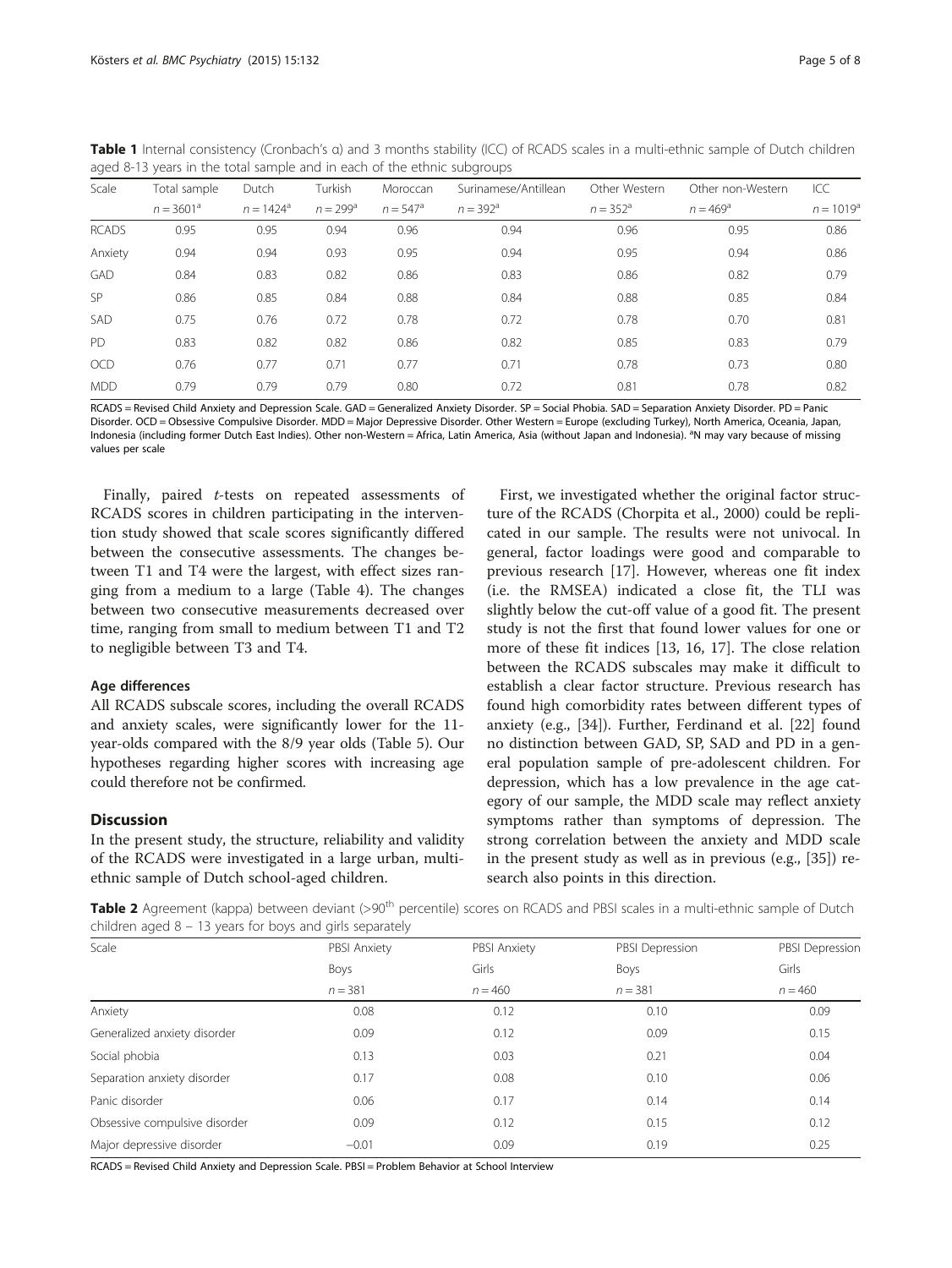| Scale             | Total sample |             |              |             | Girls                 |             |  |
|-------------------|--------------|-------------|--------------|-------------|-----------------------|-------------|--|
| (range of scores) | $n = 3601^a$ |             | $n = 1712^a$ |             | $n = 1885^{\circ}$    |             |  |
|                   | Med (IQR)    | M (SD)      | Med (IQR)    | M (SD)      | Med (IQR)             | M(SD)       |  |
| RCADS (0-141)     | 24(25)       | 28.4 (20.2) | 21(22)       | 25.0 (17.9) | $26(28)$ <sup>b</sup> | 31.6 (21.6) |  |
| Anxiety (0-111)   | 19(21)       | 22.8 (16.9) | 16(17)       | 19.7 (14.9) | $21(23)$ <sup>b</sup> | 25.6(18.1)  |  |
| $GAD (0-18)$      | 3(4)         | 4.3(3.6)    | 3(5)         | 3.9(3.4)    | 4 $(5)$ <sup>b</sup>  | 4.7(3.7)    |  |
| $SP(0-27)$        | 7(7)         | 7.7(5.2)    | 6(6)         | 6.5(4.6)    | $8(7)$ b              | 8.9(5.5)    |  |
| $SAD (0-21)$      | 2(4)         | 2.7(3.2)    | 1(3)         | 2.1(2.7)    | $2(4)$ <sup>b</sup>   | 3.3(3.5)    |  |
| $PD(0-27)$        | 3(5)         | 4.2(4.3)    | 2(4)         | 3.6(3.7)    | 4 (6) $^{\rm b}$      | 4.8(4.6)    |  |
| $OCD (0-18)$      | 3(5)         | 3.9(3.5)    | 3(5)         | 3.7(3.3)    | 3(5)                  | 4.0(3.6)    |  |
| MDD (0-30)        | 5(6)         | 5.7(4.1)    | 5(6)         | 5.3(4.0)    | 5 $(5)^b$             | 6.0(4.3)    |  |

<span id="page-5-0"></span>Table 3 Medians (interquartile ranges) and means (standard deviations) of the RCADS scales in a multi-ethnic sample of Dutch children aged 8-13 years in the total sample and by gender

RCADS = Revised Child Anxiety and Depression Scale. GAD = Generalized Anxiety Disorder. SP = Social Phobia. SAD = Separation Anxiety Disorder. PD = Panic Disorder. OCD = Obsessive Compulsive Disorder. MDD = Major Depressive Disorder. Med = Median; IQR = interquartile range; M = mean; SD = standard deviation. N may vary because of missing values per scale.  $^{\text{b}}$ Difference from boys is significant at  $p < 0.001$ 

The internal consistency was good for all RCADS scales. Cronbach's alphas were comparable with other samples [[12](#page-7-0), [13](#page-7-0), [17\]](#page-7-0), and were comparable between ethnic groups, indicating reliability in these groups. The ICCs indicated good stability over three months and were fairly comparable to the ICCs in the study of Muris et al. [\[16](#page-7-0)] over a four-week period.

The RCADS scores of children who were willing to participate in a prevention program for anxiety and depression were significantly higher than the scores of children who did not want to participate in such a program. This may indicate that the RCADS is capable of identifying children who feel the need to participate in such a program.

In contrast to our expectations, we found low agreement between child- and teacher-reported 90<sup>th</sup> percentile scores. Apparently, even children with very high selfreported anxiety or depression scores are not easily

Table 4 Sensitivity to change: effect sizes (Cohen's d) between T1, T2, T3, and T4 in a subsample of children who received a

| preventive intervention targeting anxiety and depression |         |         |         |         |         |         |  |  |  |
|----------------------------------------------------------|---------|---------|---------|---------|---------|---------|--|--|--|
| Scale                                                    | $T1-T2$ | $T1-T3$ | $T1-T4$ | $T2-T3$ | $T2-T4$ | $T3-T4$ |  |  |  |
|                                                          | FS      | FS      | FS      | FS      | FS      | ES      |  |  |  |
| <b>RCADS</b>                                             | 0.55    | 0.89    | 1.05    | 0.36    | 0.50    | 0.14    |  |  |  |
| Anxiety                                                  | 0.55    | 0.89    | 1.04    | 0.38    | 0.52    | 0.14    |  |  |  |
| GAD                                                      | 0.39    | 0.72    | 0.77    | 0.36    | 0.45    | 0.15    |  |  |  |
| SP                                                       | 0.63    | 0.91    | 1.07    | 0.34    | 0.46    | 0.16    |  |  |  |
| <b>SAD</b>                                               | 0.38    | 0.66    | 0.76    | 0.28    | 0.38    | 0.13    |  |  |  |
| <b>PD</b>                                                | 0.44    | 0.78    | 0.91    | 0.35    | 0.46    | 0.11    |  |  |  |
| OCD                                                      | 0.50    | 0.79    | 0.88    | 0.34    | 0.49    | 0.14    |  |  |  |
| <b>MDD</b>                                               | 0.44    | 0.69    | 0.83    | 0.27    | 0.36    | 0.11    |  |  |  |

RCADS = Revised Child Anxiety and Depression Scale. GAD = Generalized Anxiety Disorder. SP = Social Phobia. SAD = Separation Anxiety Disorder. PD = Panic Disorder. OCD = Obsessive Compulsive Disorder. MDD = Major Depressive Disorder

identified by their teacher. As other measures in the present study provide confirmation for the validity of the RCADS (CFA, reliability, remaining validity measures including sensitivity to change), these results seem to indicate relative insensitivity of teacher reports rather than low validity of the RCADS child reports (cf. [[9\]](#page-7-0)). An important message from our findings as well as from previous studies is that, when screening for childhood anxiety and depression in the school context, child reports are essential to include next to reports from teachers [\[10\]](#page-7-0).

Gender differences between RCADS subscales were as expected. Girls reported more anxiety and depression symptoms than boys. Again, these findings are indicative of the validity of the RCADS.

Sensitivity to change analyses showed that the RCADS detects change in anxiety and depression symptoms in children who participated in a preventive intervention up to 12 months after participation. The biggest changes were detected between the pre-intervention measurement and the last one 1.3 years later. Changes between consecutive measurements became smaller over time. These results are in line with the expected course of symptom decrease after participation in an intervention. Therefore, the RCADS is suitable for screening purposes as well as for evaluating change.

In general, scores of anxiety and depression were lower with increasing age. Three studies report lower RCADS scores with increasing age in childhood as well [\[16, 17](#page-7-0), [36](#page-7-0)]. The latter two studies – which included a broader age range – reported a decrease of symptoms until middle or late adolescence, after which mean scores increased. The age category of our sample – childhood/early adolescence – was probably too young to detect a decrease in symptoms.

Most studies on the RCADS reported means and standard deviations. However, in our study the RCADS scores were not normally distributed but skewed to the right,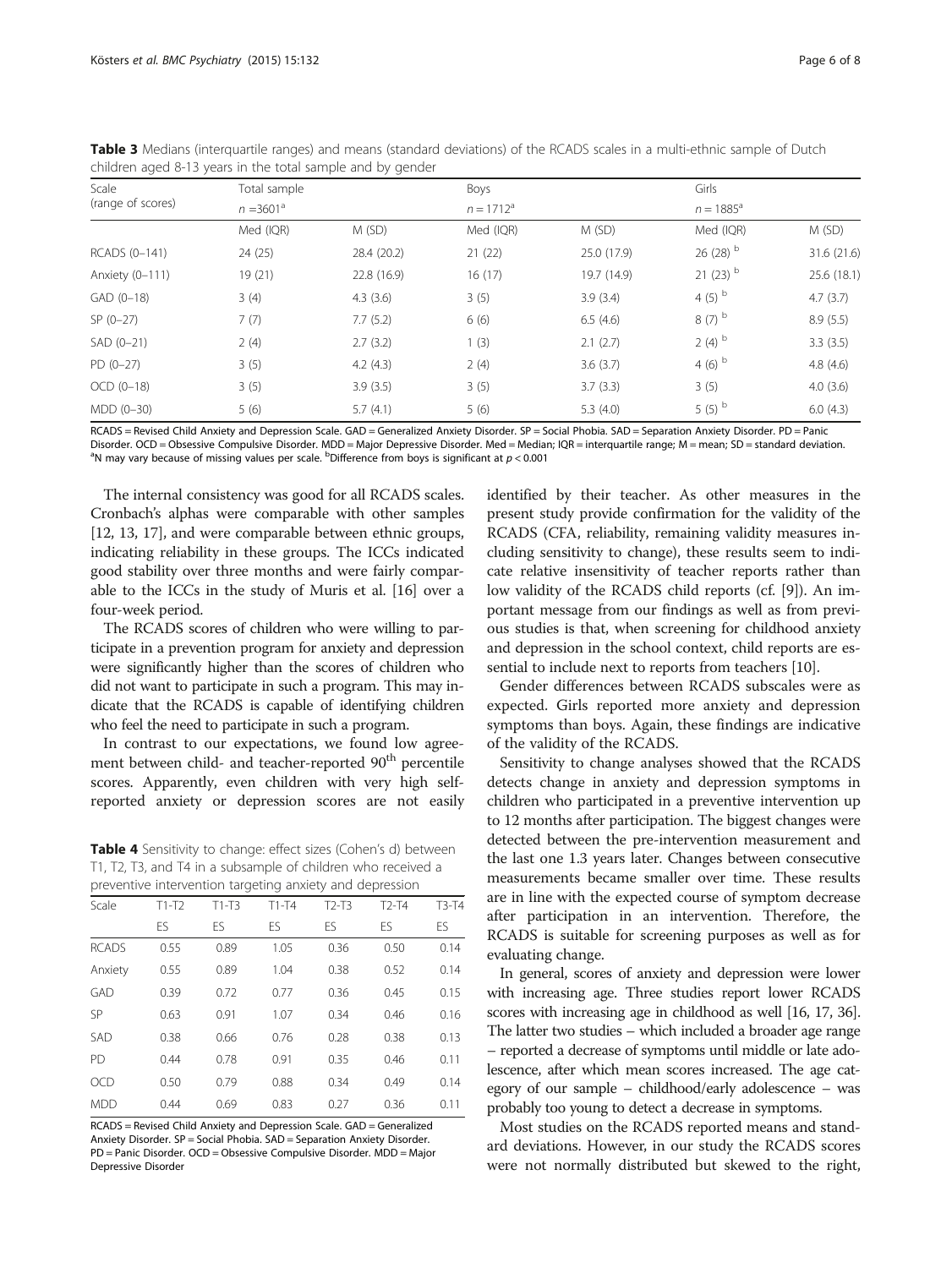| Scale             | 8-9 years old     |             | 10 years old       |             | 11 years old             |                    | 12-13 years old      |                   |  |
|-------------------|-------------------|-------------|--------------------|-------------|--------------------------|--------------------|----------------------|-------------------|--|
| (range of scores) | $n = 354^{\circ}$ |             | $n = 1253^{\circ}$ |             |                          | $n = 1439^{\circ}$ |                      | $n = 538^{\circ}$ |  |
|                   | Med (IQR)         | M(SD)       | Med (IQR)          | M(SD)       | Med (IQR)                | M(SD)              | Med (IQR)            | M(SD)             |  |
| RCADS (0-141)     | 26 (28)           | 31.5 (21.6) | 26(27)             | 31.0 (21.4) | 22 $(23)$ <sup>b,c</sup> | 26.3 (19.0)        | 22 (22.75) $b, c$    | 26.2 (18.5)       |  |
| Anxiety (0-111)   | 21(24)            | 24.9(18.1)  | 20(23)             | 24.9 (18.1) | 17 $(20)$ b,c            | 21.1 (15.8)        | 17 (19) $b, c$       | 21.0(15.6)        |  |
| GAD (0-18)        | 4(4)              | 4.6(3.7)    | 4(5)               | 4.8(3.9)    | $3(5)$ b,c               | 4.0(3.3)           | $3(5)$ b,c           | 3.9(3.2)          |  |
| $SP(0-27)$        | 7(7)              | 8.0(5.3)    | 7(7)               | 8.1(5.4)    | 7 $(6)$ <sup>c</sup>     | 7.4(5.1)           | 7 $(6)$ <sup>c</sup> | 7.6(5.2)          |  |
| $SAD (0-21)$      | 2(3)              | 3.3(3.6)    | 2(4)               | 3.3(3.5)    | $1(3)$ b,c               | 2.3(2.8)           | $(3)$ b,c            | 2.1(2.8)          |  |
| $PD(0-27)$        | 4(6)              | 4.8(4.6)    | 3(6)               | 4.5(4.5)    | $3(5)$ b,c               | 3.9(4.1)           | $3(4)$ b,c           | 3.9(4.1)          |  |
| $OCD (0-18)$      | 3(5)              | 4.1(3.6)    | 3(5)               | 4.3(3.7)    | $3(4)$ b,c               | 3.5(3.2)           | 3 $(4)$ b,c          | 3.5(3.3)          |  |
| MDD (0-30)        | 6(6)              | 6.6(4.4)    | 5 $(5)^b$          | 6.0(4.3)    | 5 (5) $b,c$              | 5.2(4.0)           | 5 (5) $b, c$         | 5.3(3.9)          |  |

<span id="page-6-0"></span>Table 5 Medians (interquartile ranges) and means (standard deviations) of the RCADS scales in a multi-ethnic sample of Dutch children by age groups

RCADS = Revised Child Anxiety and Depression Scale. GAD = Generalized Anxiety Disorder. SP = Social Phobia. SAD = Separation Anxiety Disorder. PD = Panic Disorder. OCD = Obsessive Compulsive Disorder. MDD = Major Depressive Disorder. Med = Median; IQR = interquartile range; M = mean; SD = standard deviation. N may vary because of missing values per scale. <sup>b</sup>Difference from age category 8/9 is significant at  $p < 0.05$ . <sup>c</sup>Difference from age category 10 is significant at  $p < 0.05$ 

with most children scoring low, as was to be expected in a general population sample. Our results show that, by using means, levels of anxiety and depression in children are being overestimated. Therefore, medians are the preferred descriptives. To enhance comparison between studies, we also reported the mean values.

# Strengths and limitations

The present study is the first to investigate the structure, reliability, stability and validity of the RCADS in a large and ethnically diverse sample of children from the general Dutch population. Although internal consistency of the RCADS subscales was comparable between the various ethnic groups, the applicability of the RCADS in different ethnic groups should be studied in more detail. For instance, multi-group confirmatory factor analyses can be used to investigate whether RCADS items are answered comparably by various ethnic groups (measurement invariance; [\[17](#page-7-0)]). However, the extensive report of measurement invariance is beyond the scope of the present study.

One of our methods to investigate the validity of the RCADS was to compare teacher and child reports of the presence of symptoms of childhood anxiety and depression. Ideally, the validity of the RCADS should also have been studied by comparing the RCADS scores with another child report instrument. However, because of time constraints at schools, we could not administer more questionnaires to the children.

# Conclusions

This study confirmed that the RCADS is a reliable and valid questionnaire for a multi-ethnic late childhood population. The RCADS is suitable for screening as well as detecting change in symptoms over time. Our findings confirmed the importance of using children's self-reports when screening for symptoms of anxiety and depression, as these problems tend not to be adequately identified by teachers.

#### Competing interests

The authors declare that they have no competing interests.

#### Authors' contributions

MK was responsible for the data collection and analysis and generated the first draft of this manuscript. MC, MZ, and HK were the principal investigators of this study and supervised the data analysis and interpretation. All authors contributed to the writing and revision of the manuscript. All authors read and approved the final manuscript.

#### Acknowledgments

The authors would like to thank Milou Koldijk, Frouke Karel, Lisette Kamps, Sanne Grolleman, Lenneke van Tol, Marcelle van Putten, Ilona Steenkamer and Marloes van Ede for their contribution to the data collection, and Anton Janssen for the data management.

#### Funding

This study was funded by ZonMw, the Netherlands Organisation for Health Research and Development (number 50-50405-98-142). The funder had no involvement in the conduct of the study or the preparation of this article.

#### Author details

<sup>1</sup>Department of Epidemiology & Health Promotion, Public Health Service of Amsterdam, P.O. Box 2200, 1000 CE, Amsterdam, The Netherlands. <sup>2</sup>Department of Public and Occupational Health, EMGO Institute for Health and Care Research, VU University Medical Centre, Van der Boechorststraat 7, 1081 BT, Amsterdam, The Netherlands. <sup>3</sup>NIVEL, Netherlands Institute for Health Services Research, P.O. Box 1568, 3500 BN, Utrecht, The Netherlands. 4 Department of Developmental Psychology, Faculty of Psychology and Education, VU University, Van der Boechorststraat 1, 1081 BT, Amsterdam, The Netherlands. <sup>5</sup>EMGO Institute for Health and Care Research, VU University Medical Centre, Van der Boechorststraat 7, 1081 BT, Amsterdam, The Netherlands.

#### Received: 27 January 2014 Accepted: 28 May 2015 Published online: 23 June 2015

#### References

1. Beesdo K, Knappe S, Pine DS. Anxiety and anxiety disorders in children and adolescents: Developmental issues and implications for DSM-V. Psychiatr Clin N Am. 2009;32:483–524.